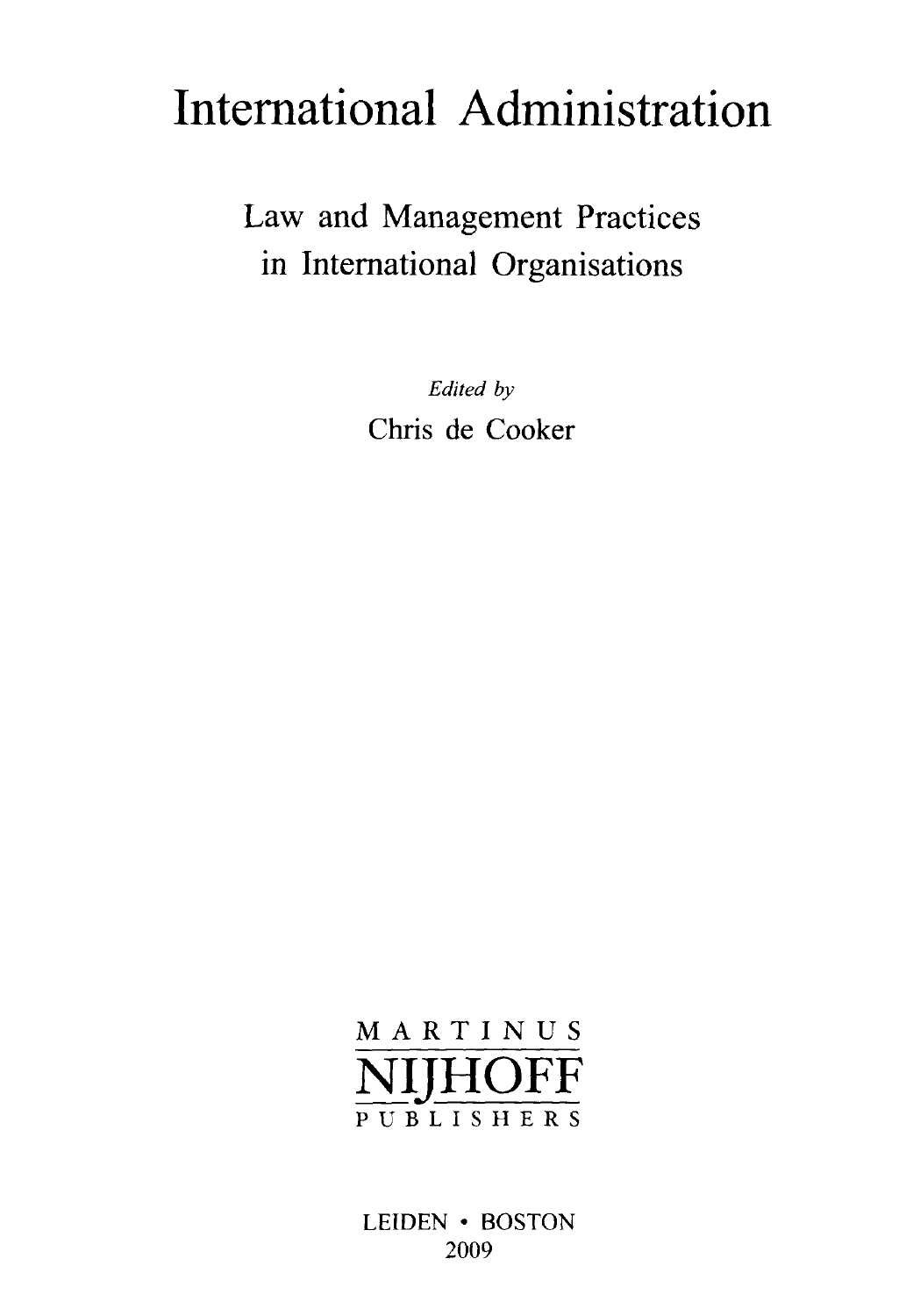#### **Table of Contents**

| Preface              |  |
|----------------------|--|
| List of Contributors |  |

### I. GENERAL

| 1. The International Civil Service: the Idea and the Reality<br>Aamir Ali                                                                      | 3          |
|------------------------------------------------------------------------------------------------------------------------------------------------|------------|
| 2. Administrative Co-ordination in the United Nations Family<br>Jacques Tassin                                                                 | 21         |
| <b>II. MANAGEMENT</b>                                                                                                                          |            |
| Dirk Jan Goossen                                                                                                                               | 41         |
| Maurice Bertrand                                                                                                                               | 85         |
| 3. Staff Management in International Organisations: The Example of<br>René Oosterlinck                                                         | 95         |
| 4. Administrative and Structural Reform in the Organisations of the<br><b>Yves Beigbeder</b>                                                   | 111        |
| 5. Developing Management/Staff Relations in International<br>Organisations: The Negotiation Procedure in the European Space<br>Chris de Cooker | 143        |
| 6. Changing Roles and Functions of Staff Representatives in the<br>Helene Schebesta                                                            | 155        |
|                                                                                                                                                | $1/\Omega$ |

7. International Civil Servants Employed in the Field 169 *Alain Plantey* 8. Planning, Budgeting and Performance Reporting in the United Nations 181

#### *Joachim Mutter*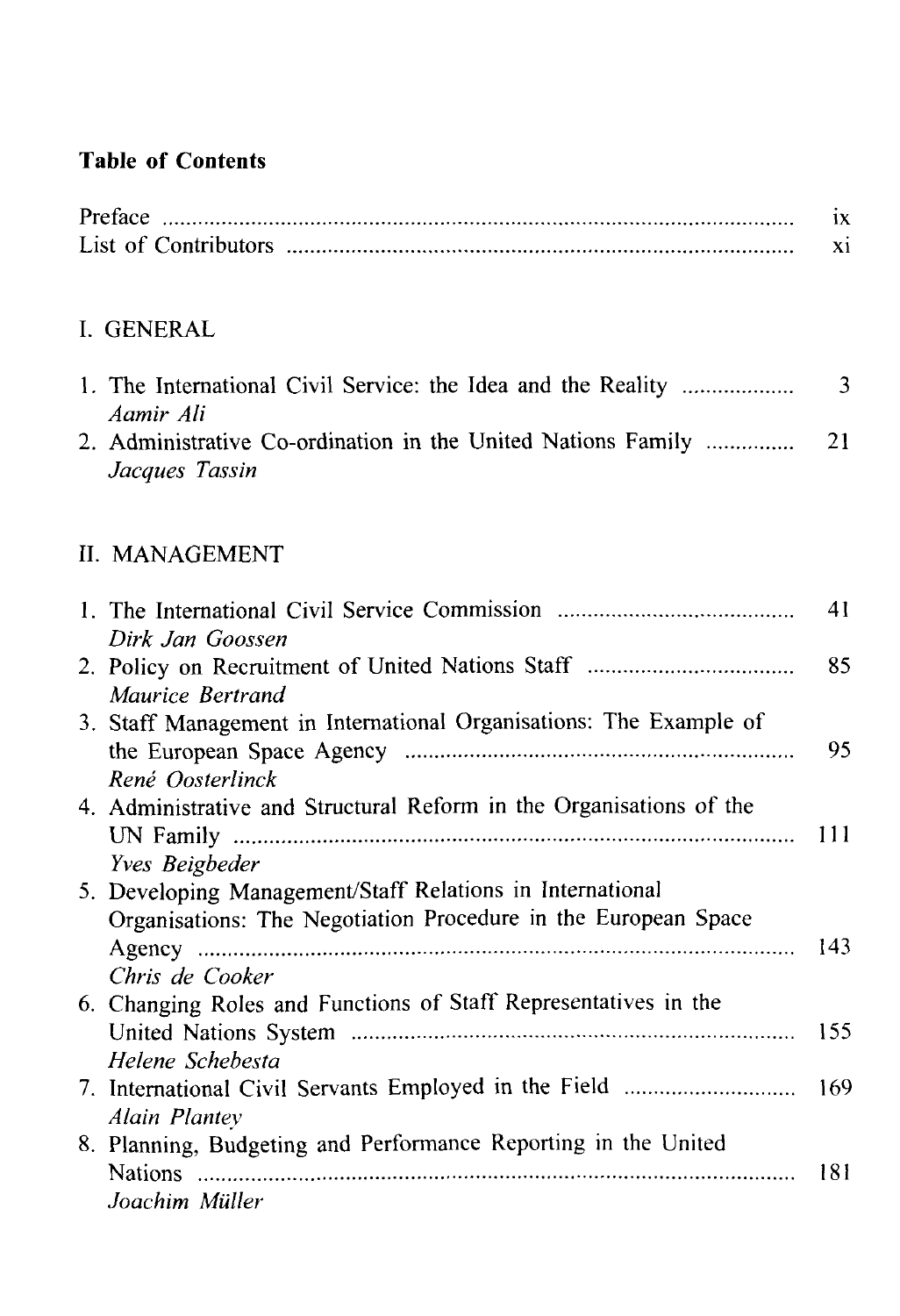#### vi CONTENTS

| 9. Developing the UN Retrenchment, Reorganization and Reform<br>Tapio Kanninen                                       | 227 |
|----------------------------------------------------------------------------------------------------------------------|-----|
| 10. The Continuing Financial Problems of the United Nations:<br><b>Yves</b> Beigbeder                                | 261 |
| 11. The International Civil Service Commission Revisited                                                             | 281 |
| Dirk Jan Goossen                                                                                                     | 323 |
| Gerhard Ullrich<br>13. Renumeration Policy & Management in International Organisations                               | 329 |
| Paulus Yntema<br>14. Accountability, Investigation and Due Process: The Example of the<br>Gerd Droesse               | 381 |
| 15. Salary Adjustment in International Organisations: Discretionary<br>Anne-Sylvie Cerne and Eva-Maria Gröniger-Voss |     |

#### III. INDEPENDENCE

| 1. Independence of International Civil Servants (Privileges and        |      |
|------------------------------------------------------------------------|------|
|                                                                        | -483 |
| Serguei Tarassenko and Ralph Zacklin                                   |      |
| 2. The Independence of UN Special Rapporteurs: Dispute Resolution      |      |
|                                                                        |      |
| Pieter H.F. Rekker                                                     |      |
| 3. Immunity of International Organisations from National Jurisdiction, |      |
|                                                                        |      |
| Kay Hailbronner                                                        |      |
| 4. Immunity of International Organisations from National Jurisdiction  |      |
|                                                                        | 541  |
| Chris de Cooker and Gisela Süss                                        |      |

# IV. SOCIAL SECURITY

|  |                    |  | 1. Social Security Problems in International Organisations  573 |  |
|--|--------------------|--|-----------------------------------------------------------------|--|
|  | Felice Morgenstern |  |                                                                 |  |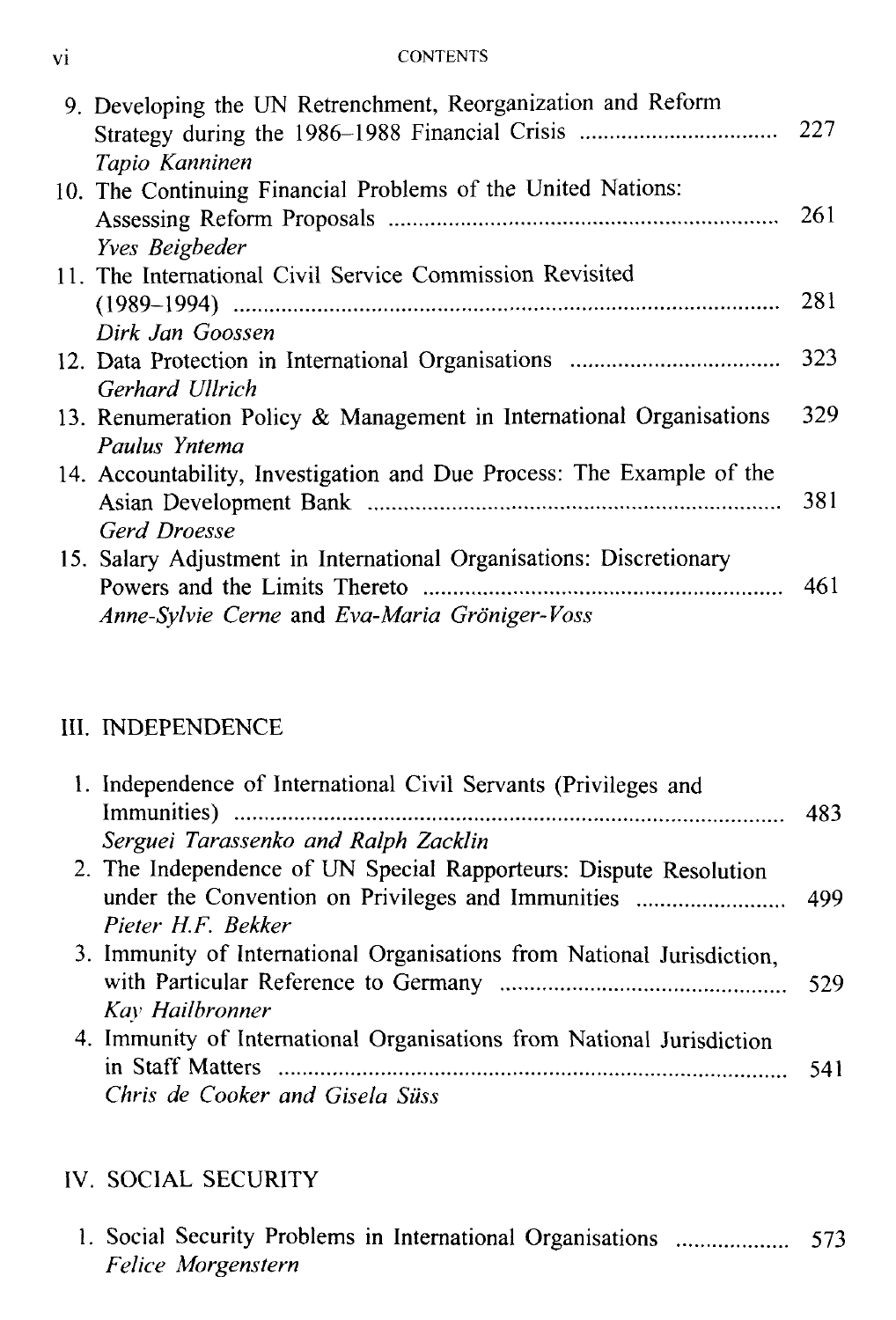| CONTENTS | VH |
|----------|----|

|                                                               | 605 |
|---------------------------------------------------------------|-----|
| Felice Morgenstern                                            |     |
| 3. Pension Schemes for Staff at International Organisations — |     |
| Institutional Structures of Pension Protection Funds          | 609 |
| Gerhard Ullrich                                               |     |

# V. JUDICIAL PROTECTION

| 1. Uniformity in Service Law and Judicial Remedies for Staff            |      |
|-------------------------------------------------------------------------|------|
| Members of the European Coordinated Organisations                       | 623  |
| Walter Fürst and Helge Weber                                            |      |
|                                                                         | 655  |
| Frank Gutteridge                                                        |      |
| 3. The World Bank Administrative Tribunal: Its Establishment and        |      |
|                                                                         | 687  |
| C.F. Amerasinghe                                                        |      |
| 4. The International Court of Justice in Relation to the Administrative |      |
| Tribunals of the United Nations and the International Labour            |      |
|                                                                         | 727  |
| T.O. Elias                                                              |      |
| 5. The Court of First Instance of the European Communities              | 761  |
| David O'Keeffe                                                          |      |
| 6. Pre-Litigation Procedures in International Organisations             | 781  |
| Chris de Cooker                                                         |      |
| 7. The Resolution of Staff Disputes before the European Court           | 803  |
| E. Liam Mac Eachaidh                                                    |      |
| 8. Developments in the Jurisprudence of the World Bank Tribunal         |      |
|                                                                         | 921  |
| C.F. Amerasinghe                                                        |      |
| 9. The Grievance Committee of the International Monetary Fund           | 931  |
| David S. Cutler                                                         |      |
| 10. Reinventing the Wheel — The Establishment of the IMF                |      |
|                                                                         | 953  |
| Joan S. Powers                                                          |      |
| 11. Internal Recourse Procedures in UNESCO - an Overview                | 967  |
| Jan Hladík                                                              |      |
| 12. Exemption from National Income Taxes of International Civil         |      |
| Servants (Example of UNESCO - ILOAT Judgement No. 2255)                 | 989  |
| Jan Hladik                                                              |      |
| 13. The European Union Civil Service Tribunal                           | 1001 |
| Paul Mahoney                                                            |      |